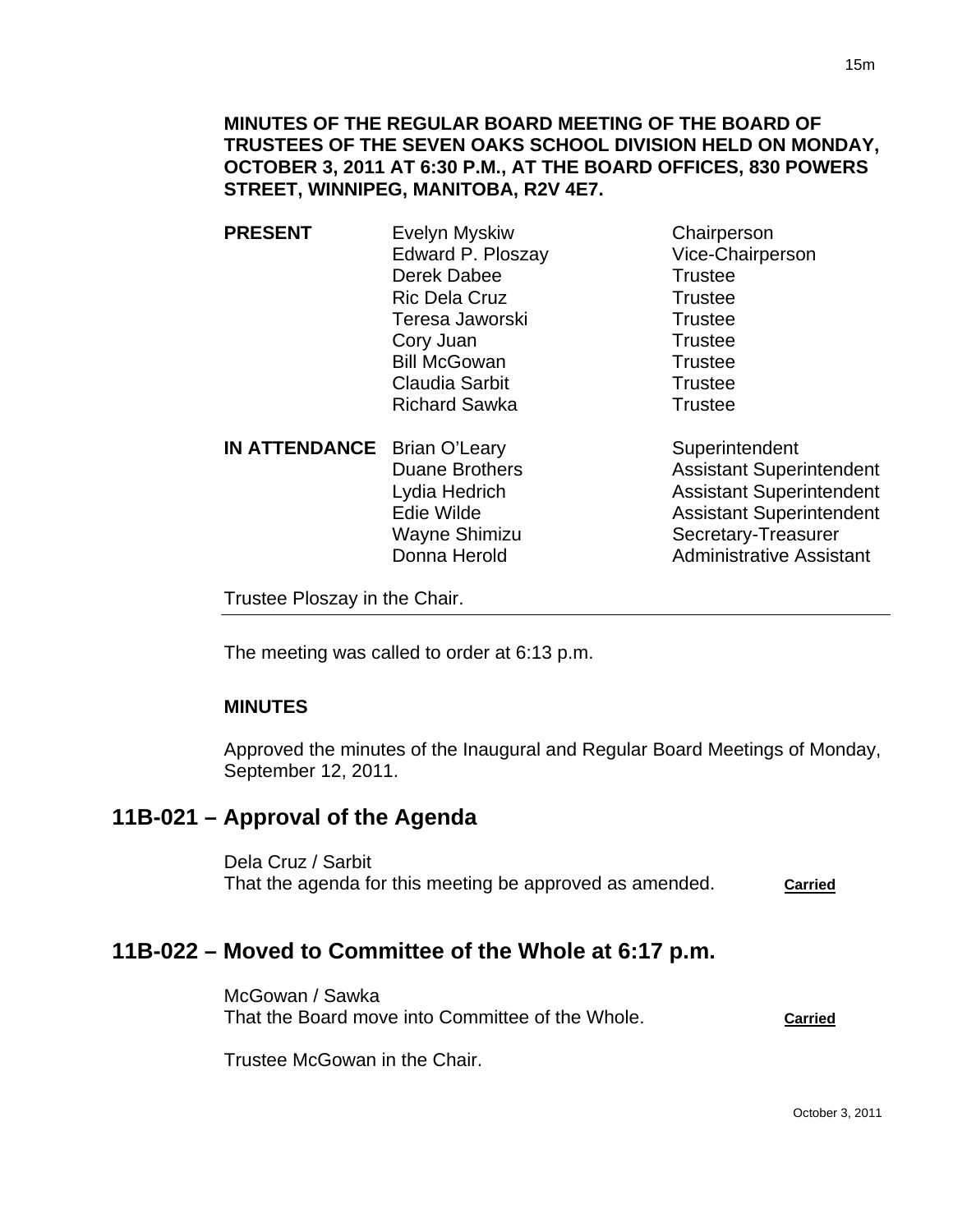- Trustees Jaworski and Sawka reported on developments arising from collective bargaining.
- **Trustee Juan reported on the recent MSBA Regional meeting.**

## **SUPERINTENDENTS' PERSONNEL REPORT**

# **11B-023 – Superintendents' Personnel Report**

Sarbit / Jaworski That the Superintendents' Personnel Report be ratified. **Carried**

## TEACHER APPOINTMENTS

Appointed the following to Limited Teacher-General (Term) contracts:

Meghan Corbett, full-time (1.00) contract effective September 19, 2011 to June 29, 2012.

Krystin Cullum, full-time (1.00) contract effective September 19, 2011 to June 29, 2012.

Scott Mader, full-time (1.00) contract effective October 3, 2011 to June 29, 2012.

Corwyn Waldbauer, full-time (1.00) contract effective October 3, 2011 to June 29, 2012.

Lindsay Weppler, part-time (.50) contract effective September 14, 2011 to June 29, 2012.

## SUBSTITUTE TEACHER APPOINTMENTS

Appointed teachers on the attached list to Substitute Teacher contracts effective the 2011-2012 school year.

## TEACHER LEAVE OF ABSENCE

Granted Crystal Wiens a full-time (1.00) leave of absence, without pay, effective February 4, 2012 to June 29, 2012.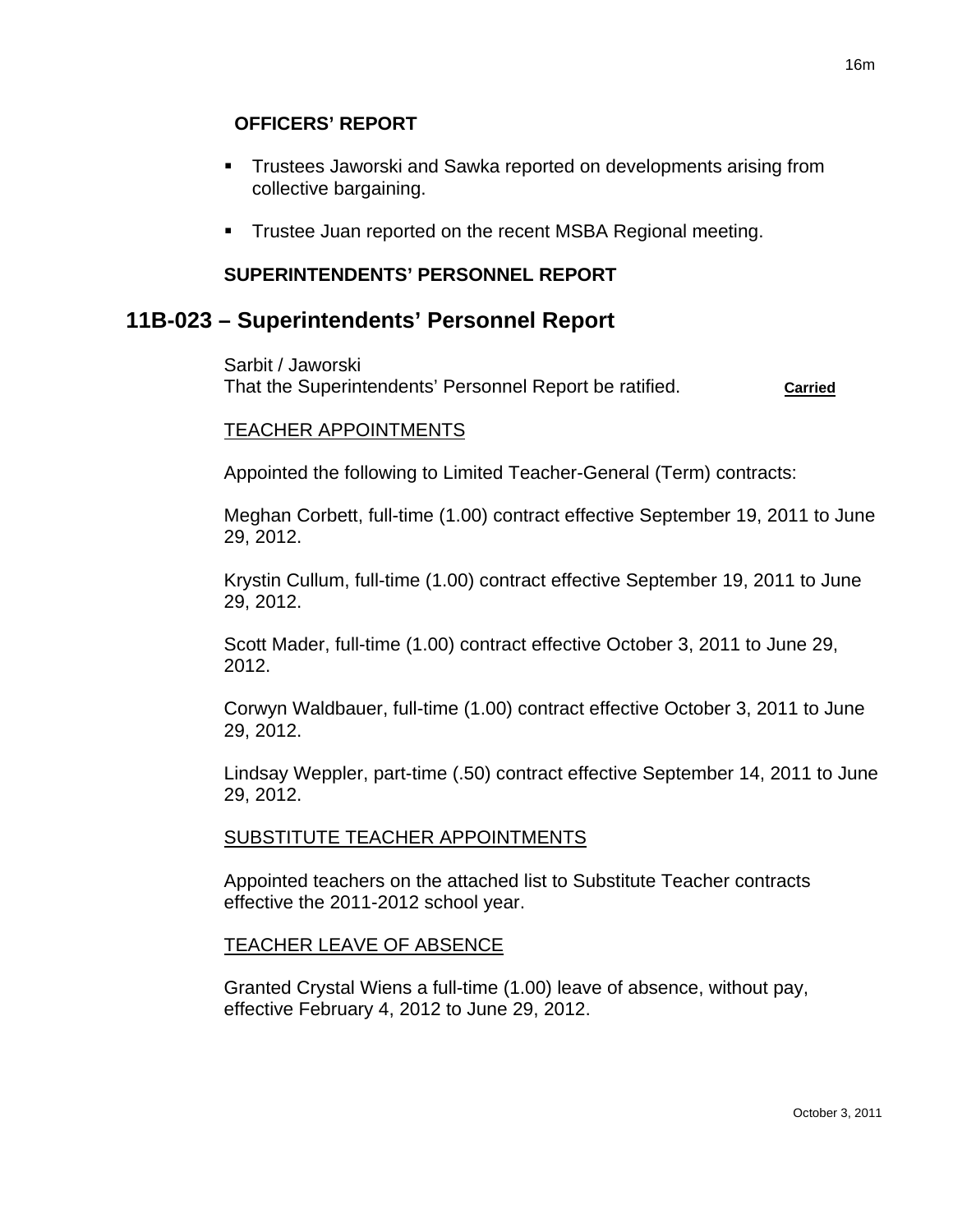### **SUPERINTENDENTS' PERSONNEL REPORT**

## TEACHER EXCHANGE

Received notice of intent from Jeremy Daniels to participate in a teacher exchange program through Manitoba Education in an International Taching Fellowship with Christmas Hills primary School in Victoria, Australia effective January 1, 2012 to December 31, 2012.

#### TEACHER MATERNITY AND PARENTAL LEAVES

Granted the following maternity and parental leaves:

Stacey Brown, effective December 22, 2011 to January 6, 2013 Sara Neufeld, effective October 25, 2011 to October 23, 2012 Mary Robertson, effective January 30, 2012 to February 1, 2013

#### CLINICIAN APPOINTMENT

Appointed Megan Bamburak a full-time (1.00) Limited Teacher-General (Term) contract effective January 9, 2012 to December 31, 2012.

#### CLINICIAN LEAVE OF ABSENCE

Granted Kelly Shipley a full-time (1.00) leave of absence, without pay, effective January 1, 2012 to December 31, 2012.

#### CLINICIAN MATERNITY AND PARENTAL LEAVE

Granted Deborah Alby maternity and parental leave effective December 5, 2011 to December 5, 2012.

#### TECHNOLOGY ASSISTANT APPOINTMENT

Appointed Ednel Ortega to the position of full-time (1.00) Technology Assistant effective September 26, 2011.

#### CUSTODIAN APPOINTMENTS

Appointed the following to full-time (8 hours per day) custodian positions:

Matthew Castro, effective October 11, 2011 Michael Chomiak, effective September 13, 2011 Lindsay Horrox, effective September 13, 2011 Justin Reis, effective September 30, 2011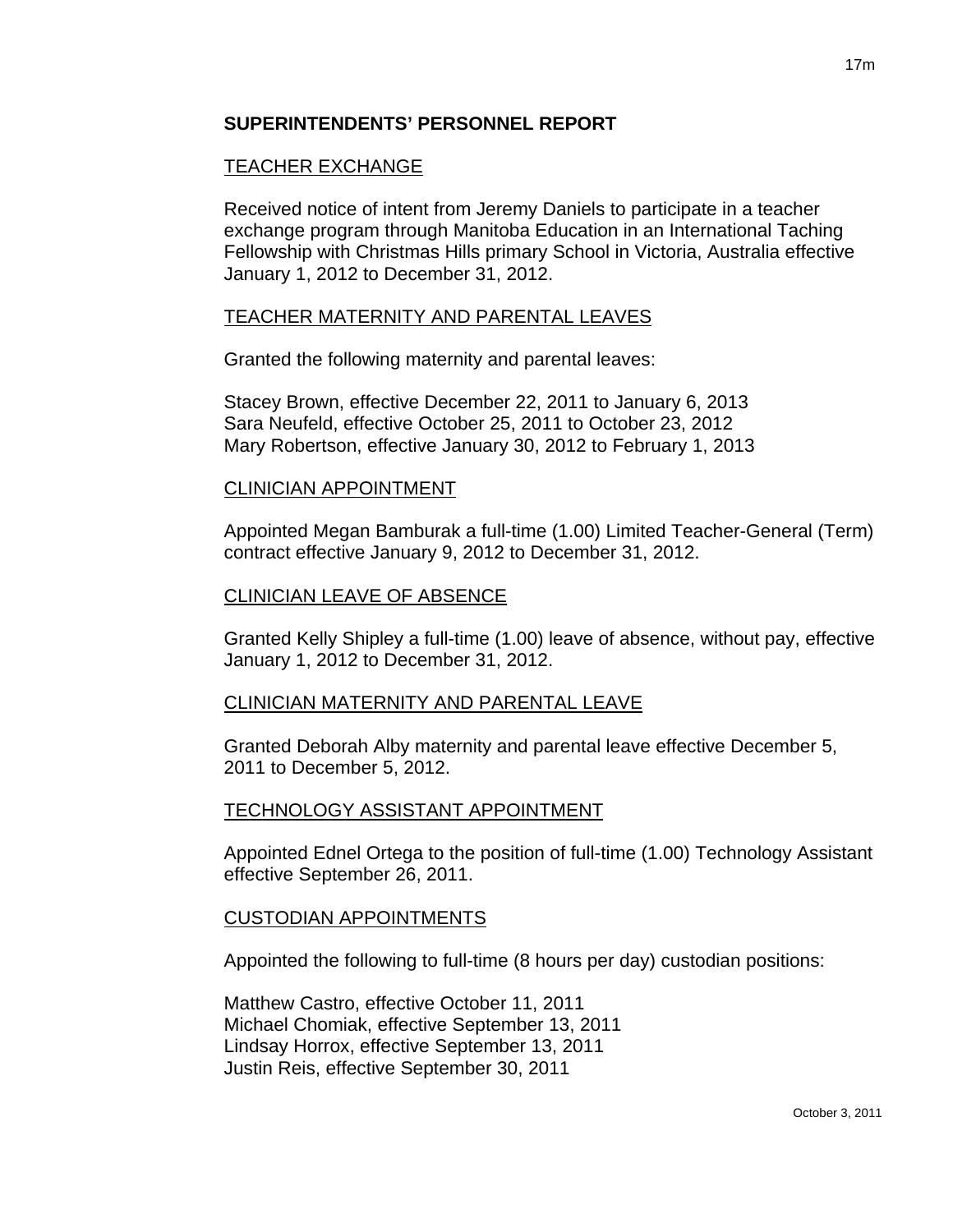## **SUPERINTENDENTS' PERSONNEL REPORT**

## CUSTODIAN RETIREMENT

Received notice of intent to retire from Larry Sawa, effective September 30, 2011.

### INSTRUCTOR RESIGNATION

Received notice of intent to resign from Troy Heaps, English as an Additional Language Instructor, effective June 30, 2011.

## NEIGHBOURHOOD IMMIGRANT SETTLEMENT WORKER RESIGNATION

Received notice of intent to resign from Vaska Miteva-Karamanova, effective October 1, 2011.

## **SUPERINTENDENTS' REPORT**

The following matters were received as information:

- Personnel Matters.
- **Informal Board Meeting Topics.**
- School Fundraising,
- **Transportation Concerns.**
- Daycare Centres.
- **Aboriginal Education.**

Trustee Sawka in the Chair.

Trustee Ploszay in the Chair.

# **11B-024 – New Sites - Sunny Mountain Daycare**

#### Jaworski / Sawka

The Board approved, in principle, the location of two new Sunny Mountain Daycare sites subject to local community acceptance of site plans and necessary approval from the Public Schools Finance Branch and the City of Winnipeg. **Carried**

 Superintendent Brian O'Leary reported on vehicular traffic that fails to stop for school buses.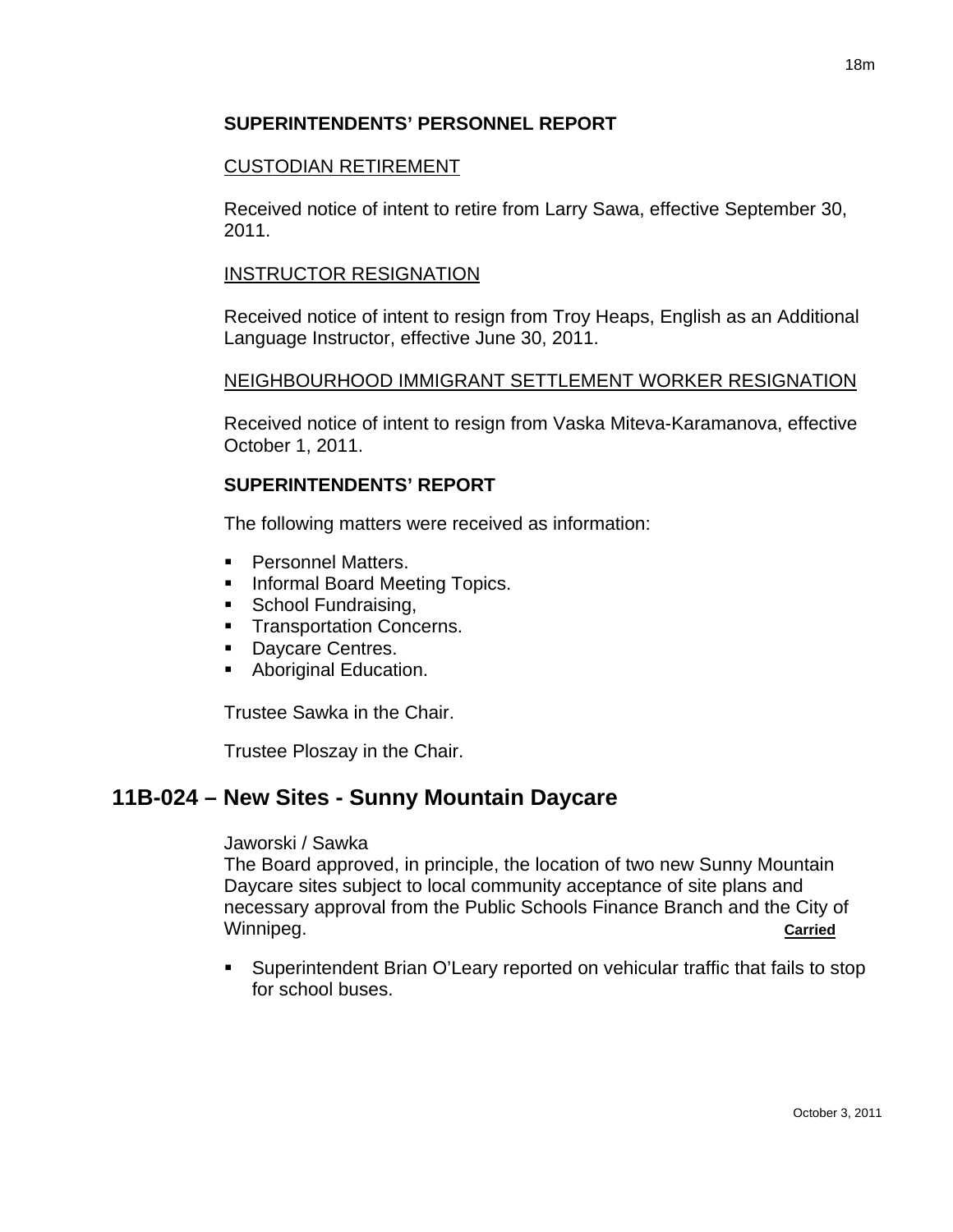## **11B-025 – 2011-2012 Divisional Plan**

Juan / Dabee Approved the 2011-2012 Divisional Plan. The Carried Carried

Trustee Myskiw here enters the meeting at 7:41 p.m.

 Superintendent Brian O'Leary reported on the September 30, 2011 enrolment.

Trustee Myskiw in the Chair.

## **CONSENT AGENDA**

## **11B-024 – Consent Agenda**

Dela Cruz / Dabee That the Consent Agenda be approved. **Carried**

#### Seven Oaks Teachers' Association

Approved that the Board grant the Seven Oaks Teachers' Association permission to host a Wine and Cheese Reception (cash bar) on Thursday, October 27, 2011 from 4:00 p.m. to 7:00 p.m. in the Commons Area at Garden City Collegiate.

September 2011 Cheque Listing

Cheques #2120281-#2120578 and #272-#297, US\$ cheques #212009- #212021, direct deposits #2120461-#2120899 and pre-authorized debits #201041-201044 in the amount of \$2,722,084.15 be approved.

Gardon Construction Certificate of Payment No. 2

That Certificate of Payment No. 2 for the West St. Paul Elevator project in the amount of \$198,530.34 be paid to Gardon Construction Ltd.

Statutory Holdback on Gardon Construction Certificate of Payment No. 2

That the 7-1/2% Statutory Holdback on Certificate of Payment No. 2 for the West St. Paul Elevator project in the amount of \$15,330.53 be paid to the SOSD/Gardon 438 West St. Paul Elevator account.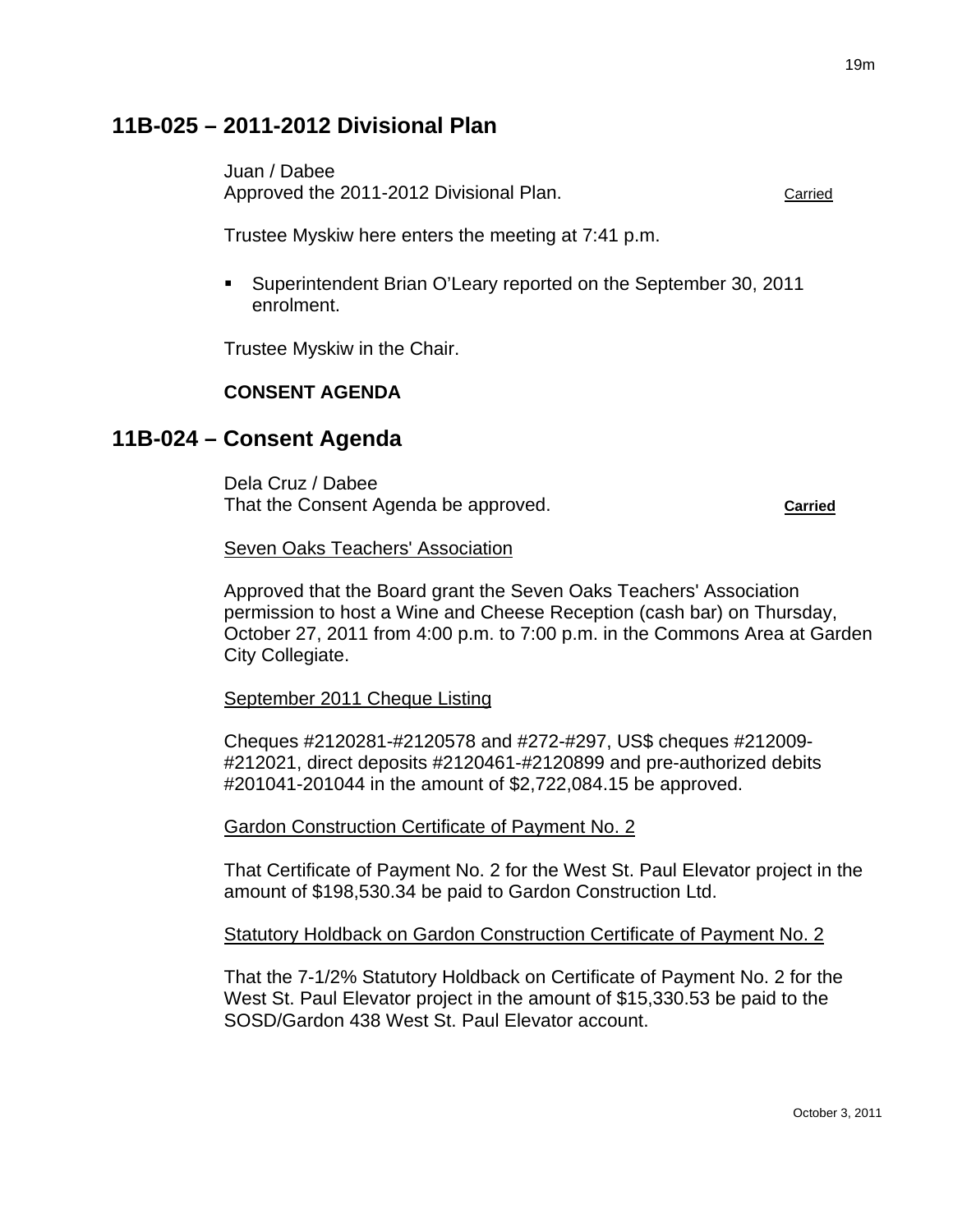## **CONSENT AGENDA**

#### J & J Penner Construction Certificate of Payment No. 2

That Certificate of Payment No. 2 for the West St. Paul Grooming Room project in the amount of \$43,979.22 be paid to J & J Penner Construction Ltd.

#### Statutory Holdback on J & J Penner Construction Certificate of Payment No. 2

That the 7-1/2% Statutory Holdback on Certificate of Payment No. 2 for the West St. Paul Grooming Room project in the amount of \$3,396.08 be paid to the SOSD/J & J Penner 432 West St. Paul Grooming Room account.

#### MCM Architects Inc. Invoice No. 5051

That Invoice No. 5051 for the Multiple Portable Relocation project in the amount of \$2,275.88 be paid to MCM Architects Inc.

#### MCM Architects Inc. Invoice No. 5064

That Invoice No. 5064 for the Multiple Portable Relocation project in the amount of \$6,024.38 be paid to MCM Architects Inc.

#### National Testing Lab Invoice No. 5503

That Invoice No. 5503 for the Victory Site Day Care project in the amount of \$6,772.50 be paid to National Testing Lab.

#### Number Ten Architectural Group Invoice No. 9750

That Invoice No. 9750 for the West St. Paul Elevator project in the amount of \$10,911.76 be paid to Number Ten Architectural Group.

#### Oakwood Roofing & Sheet Metal Certificate of Payment No. 2

That Certificate of Payment No. 2 for the Maples Roof Phase 1 project in the amount of \$369,004.41 be paid to Oakwood Roofing & Sheet Metal.

#### **Statutory Holdback on Oakwood Roofing & Sheet Metal Certificate of Payment** No. 2

That the 7-1/2% Statutory Holdback on Certificate of Payment No. 2 for the Maples Roof Phase 1 project in the amount of \$28,494.55 be paid to the SOSD/Oakwood Roof 442 Maples Roof Phase 1 account.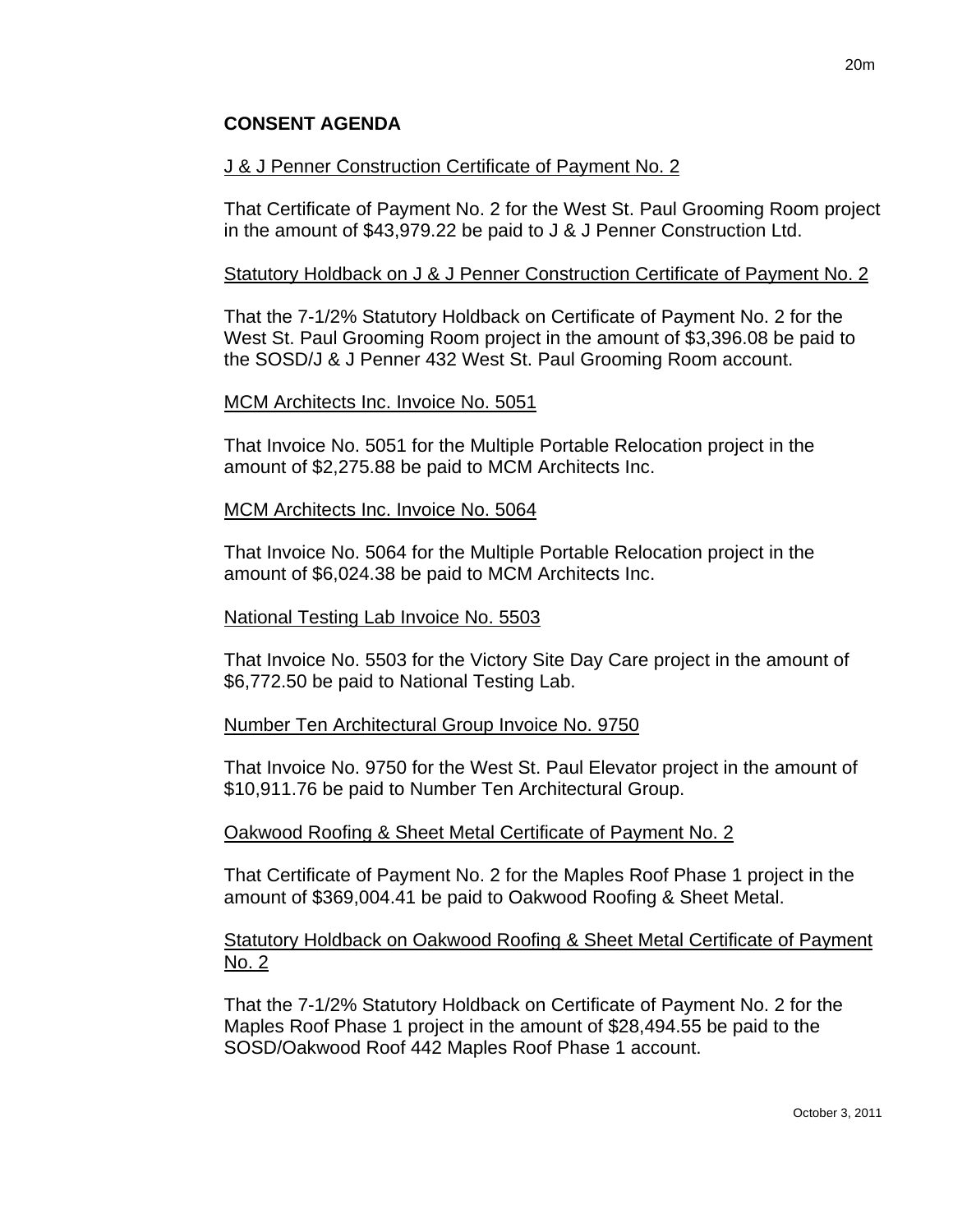## **CONSENT AGENDA**

#### Tritech Fall Protection Systems Ltd. Invoice No. 13703

That Invoice No. 13703 for the Maples Roof Phase 1 project in the amount of \$25,847.33 be paid to Tritech Fall Protection Systems Ltd.

#### Von Ast Construction (2003) Inc. Certificate of Payment No. 7

That Certificate of Payment No. 7 for the Riverbend Modular & Link project in the amount of \$32,751.82 be paid to Von Ast Construction (2003) Inc.

#### **ITEMS OF INFORMATION**

Trustees Myskiw and Juan reported on the MASS Session: PISA Results, Friday, September 30, 2011.

Trustee Myskiw reported on West Kildonan Collegiate Awards Evening, Monday, October 3, 2011.

Trustee Dabee reported on the Grand Opening of the Elwick Site Recreational grounds on Sunday, October 2, 2011 at 1:00 p.m.

#### **CORRESPONDENCE**

- R. Applemans, Secretary-Treasurer, Winnipeg School Division: Trustee Rita Hildahl elected Chair and Trustee Anthony Ramos elected Vice-Chair for the 2011-2012 school year.
- **Terry Borys, Superintendent, Louis Riel School Division: Trustee Gary** Gervais elected Chair and Trustee Hugh Coburn elected Vice-Chair for the 2011-2012 school year.
- Heather Demetrioff, Associate Director, MSBA: Education Finance Workshop, Friday, November 25, 2011 - 9:00 a.m. to 4:00 p.m., Hilton Suites Winnipeg Airport.
- Manitoba Association of School Superintendents: Equity in Public Education by Arnold Reimer (Spring 2005).
- Manitoba Education Research Network: Fall Forum "Education Equity" Thursday, November 10, 2011 - call for presentations.
- Student Incident Summary January 1, 2011 to June 30, 2011.
- Dennis Pottage, Superintendent / CEO, River East Transcona School Division: Trustee Peter Kotyk elected Chair and Trustee George Marshall elected Vice-Chair for the 2011-2012 school year.
- Robert Rivard, President, Manitoba School Boards Association: Congratulating the 2011 CSBA Congress Planning Committee on hosting an excellent event in Ottawa, July 5 to 8, 2011.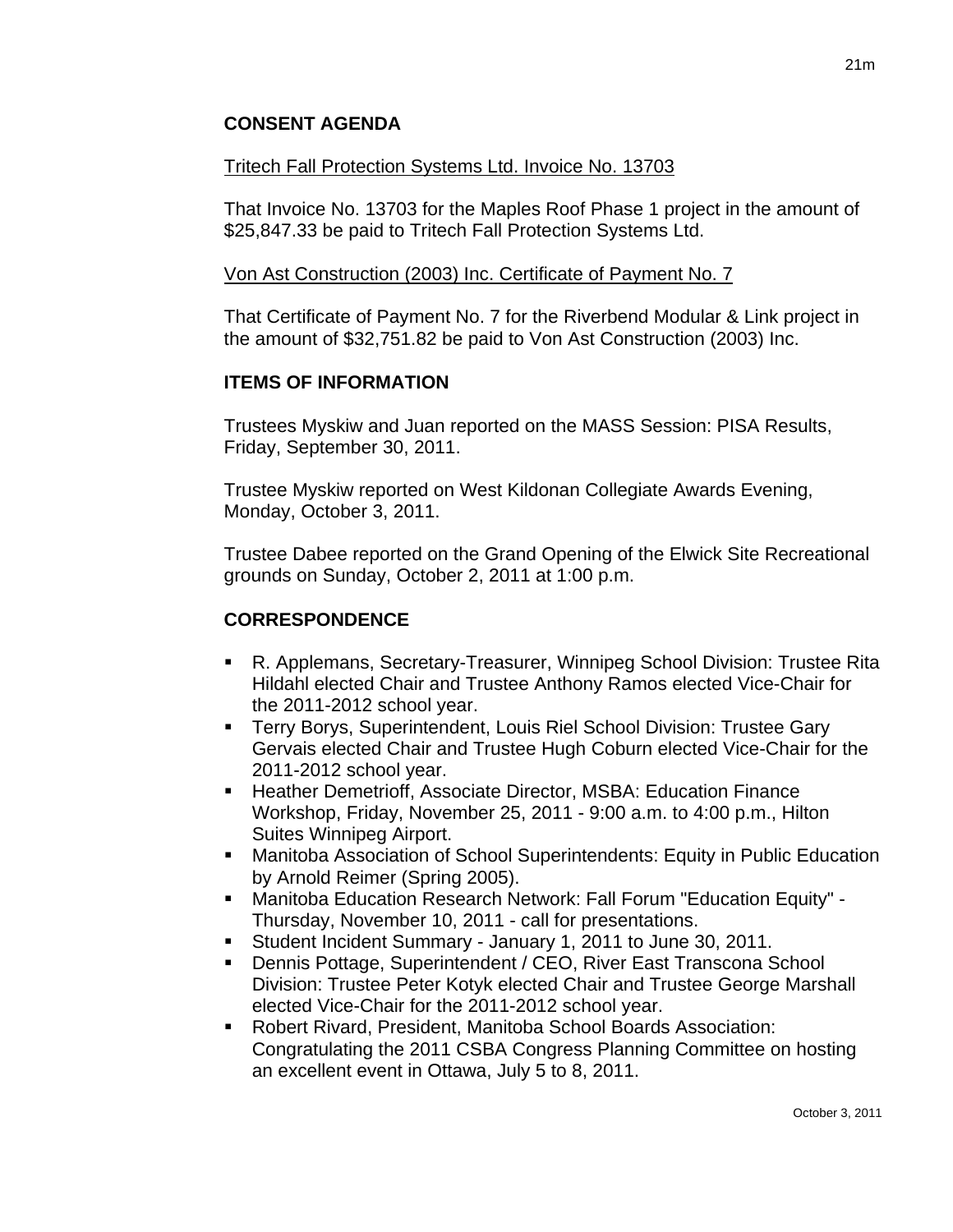- **MSBA e-bulletin September 21, 2011.**
- Canadian Education Association Ken Spencer Award: 2011 Call for Applications for the Ken Spencer Award for Innovation in Teaching and Learning.
- Aboriginal Literacy Symposium 2011: November 1 & 2, 2011 Victoria Inn, Winnipeg.
- CAA Get in the Zone: DOs and DON'Ts of school zone safety.
- **Honourable Nancy Allan, Minister of Education: Construction of a New** Stand-Alone Childcare at Victory School approved.
- Karen Wiebe, President, TJ's Gift Foundation: Grant funding to the students and staff of West Kildonan Collegiate to support their peer led drug education program for the 2011-12 school year.
- Lynne Mavins, Acting Director, Schools' Finance Branch: Clarification for reporting pupils (Bill 13, Temporary Residents, New MB Residents, and Enrolment Code 300).
- James Ralko, Eckler Ltd.: Manitoba School Boards Association Pension Plan - Changes to CPP and Contribution Rates to the Pension Plan.
- Manitoba School Boards Association: Initiatives in Aboriginal Education, Survey Results - September 2011.
- Karen and Floyd Wiebe, TJ's Gift Foundation: Thank you for continued support of the TJ's Gift Foundation.
- Big Picture Learning Super Calendar 2011-2012: Big Picture cover design contest for the calendar was won by Candace Houle, Met School.
- MERN Journal Volume 4.

## **ADJOURNMENT**

The meeting adjourned at 8:13 p.m.

\_\_\_\_\_\_\_\_\_\_\_\_\_\_\_\_\_\_\_\_\_\_\_ \_\_\_\_\_\_\_\_\_\_\_\_\_\_\_\_\_\_\_\_\_\_\_\_ Chairperson Secretary-Treasurer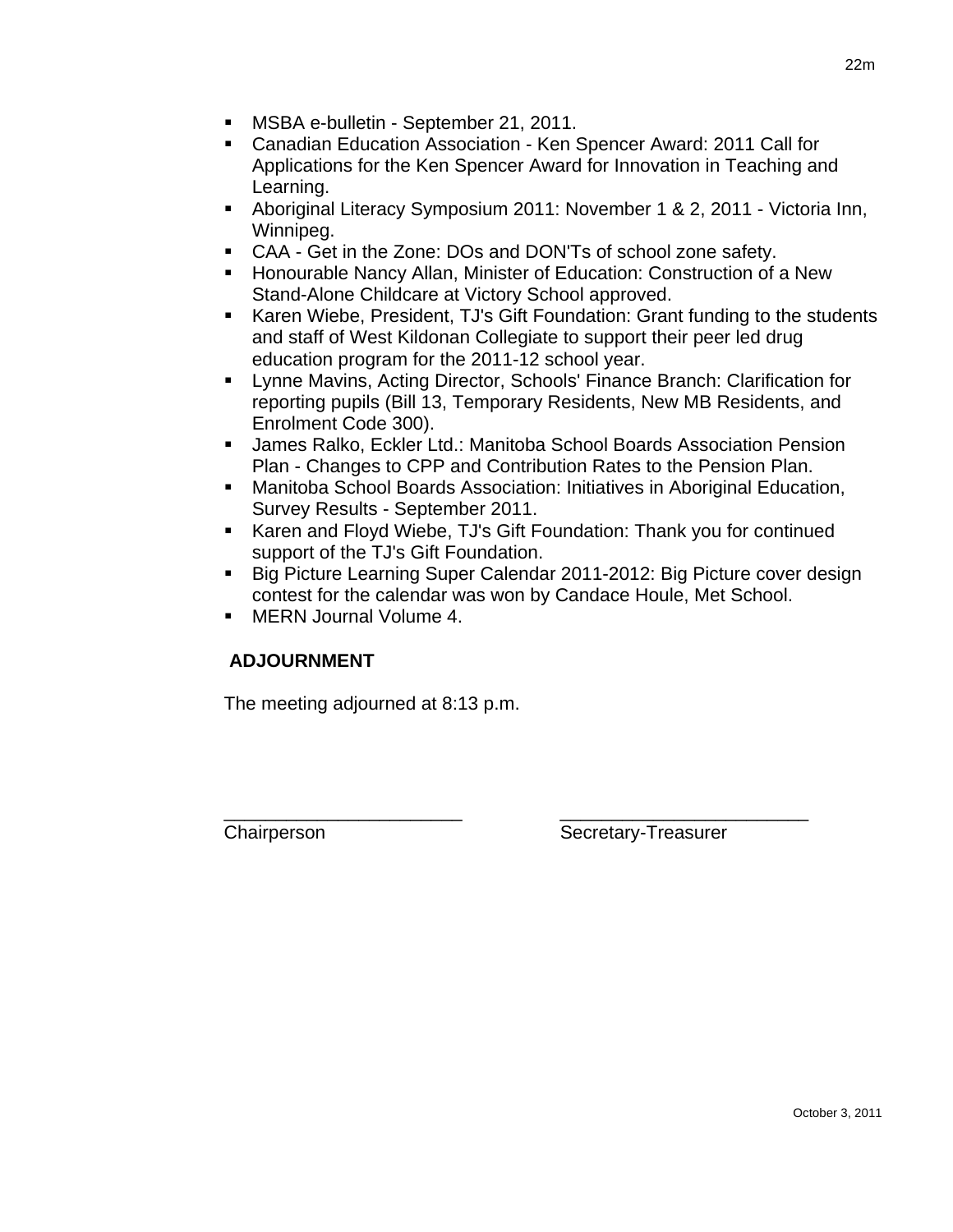#### **Substitute Teacher Contracts to Board**

| <b>First Name</b> | <b>Last Name</b>      | <b>First Name</b> | <b>Last Name</b> | <b>First Name</b> | <b>Last Name</b> |
|-------------------|-----------------------|-------------------|------------------|-------------------|------------------|
| Satya             | Aggarwal              | <b>Steven</b>     | Collier          | Johanna           | Hildebrand       |
| Dimitra           | Aglogallos            | Carol             | Cook             | Joyce             | Hill             |
| Abayneh           | Ambaye                | Paramvir          | Dandiwal         | Wirlana           | Holowka          |
| Edna              | Andres                | Lynne             | Deans            | Gord              | Homenick         |
| Jacintha          | Anyadike              | Connie            | Decorby          | Taylor            | Homenick         |
| Norman            | Asher                 | Petro             | Denysenko        | Michelle          | Hudson           |
| <b>Tigisty</b>    | Asmerom               | Manjot            | <b>Dhaliwal</b>  | Sandra            | Hull             |
| Eva               | Azuelos               | Amandeep          | <b>Dhalla</b>    | Edward            | Hume             |
| Parminder         |                       | Neela             | <b>Dhruve</b>    | David             | Imrie            |
|                   | Bagga                 | Ruxandra          | Dobrev           | Gurwinder         | Jaura            |
| Inderjit          | Bagri<br>Bain         |                   | Drahun           | Maureen           |                  |
| Cheryl            |                       | Halyna            |                  |                   | Justice-Dupuis   |
| Satish            | Bajaj                 | Tracy             | <b>Drimes</b>    | Abu               | Kamara           |
| Roger             | <b>Bamburak</b>       | <b>Matthew</b>    | <b>Drysdale</b>  | Daniel            | Kammerlock       |
| Monika            | <b>Bansal</b>         | Lori              | <b>Dubnicoff</b> | Michael           | Karpenko         |
| Mandeep           | Basi                  | Andrea            | <b>Dvorak</b>    | Sharon            | Kaye             |
| Loretta           | <b>Basiuk</b>         | Jeffery           | Dykerman         | Ray               | Kennedy          |
| Samantha          | <b>Basson</b>         | Bev               | <b>Eccles</b>    | George            | Khalil           |
| Malka             | <b>Bazak</b>          | Donna             | Engel            | Punam             | Khurana          |
| Philip            | <b>Bebek</b>          | Roger             | Espino           | Mary              | Kirkwood         |
| Mark              | <b>Behrendt</b>       | Hadass            | Eviatar          | Agatha            | Klassen          |
| Colin             | <b>Bell</b>           | Wilson            | Fallorin         | Henry             | Klassen          |
| Patrick           | <b>Bend</b>           | <b>Bryan</b>      | Fetter           | Susanne           | Klueppel         |
| Linda             | <b>Benson</b>         | Peter             | Firth            | Krista            | Koblun           |
| Elda              | Bertosa-Loewen        | Dee               | Ford             | Evgenia           | Konikov          |
| Bipendeep         | <b>Bhandal</b>        | Richard           | Ford             | <b>Doris</b>      | Koroscil         |
| Joan              | <b>Bilow-Budowski</b> | Richard           | Freeman          | Carly             | Korsunsky        |
| Victor            | <b>Bondarchuk</b>     | Luisa             | Friesen          | Charlotte         | Kowalchuk        |
| Christine         | <b>Boniello</b>       | Mike              | Galenda          | Padmaja           | Kuruganty-Whyte  |
| Lori              | <b>Botan</b>          | Robert            | Gamble           | Amanda            | Kuyp             |
| lan               | <b>Bowie</b>          | Sharon            | Gilmore          | Melissa           | Kwasny           |
| Kiranjit          | <b>Brar</b>           | <b>Brenda</b>     | Globa            | Lina              | La Rosa          |
| Sharan            | <b>Brar</b>           | Tomasz            | Glowacki         | Richard           | Labun            |
| Michelle          | <b>Broder</b>         | Murray            | Goldenberg       | Christopher       | Ladd             |
| Vanessa           | <b>Bruneau</b>        | Martha            | Graham           | Dina              | Laforges         |
| Karen             | <b>Buchszreiber</b>   | David             | Greskiw          | Reesa             | Langhans         |
| <b>Holly</b>      | <b>Budway</b>         | Sheena            | Grobb            | Rae               | Leaden           |
| Vernelle          | <b>Buller</b>         | Destiny           | Gross            | Dennis            | Leneveu          |
| Gordon            | Cameron               | Sabrina           | Guentert         | Krysten           | Leroux           |
| Linda             | Campbell              | Alain             | Guilmette        | <b>Brent</b>      | Leschyson        |
| <b>Kristine</b>   | Carino                | Gina              | Guo              | Frank             | Leskovjan        |
| Juana             | Castillo              | Poppy             | Gwintsa          | Laurie            | Leveille         |
| Rachel            | Chabbert              | Helen             | Halpin           | Victor            | Loewen           |
| Jaswinder         | Cheema                | Michelle          | Hamilton         | Amritpal          | Lotey            |
| <b>Nestor</b>     | Ching                 | Rebecca           | Harder           | Carrie            | Lundy            |
| Andrea            | Chubey                | Amandeep          | Harish           | Ashley            | Lutrzykowski     |
| Tom               | Clasper               | Janet             | Harrison         | Tim               | Lutz             |
| Dana              | Clayton               | Ida               | Hawrylyshen      | Alison            | Lynch            |
|                   | Cohen                 | Colleen           |                  |                   |                  |
| Donna             |                       |                   | Herosian         | Tara              | Lyseyko          |